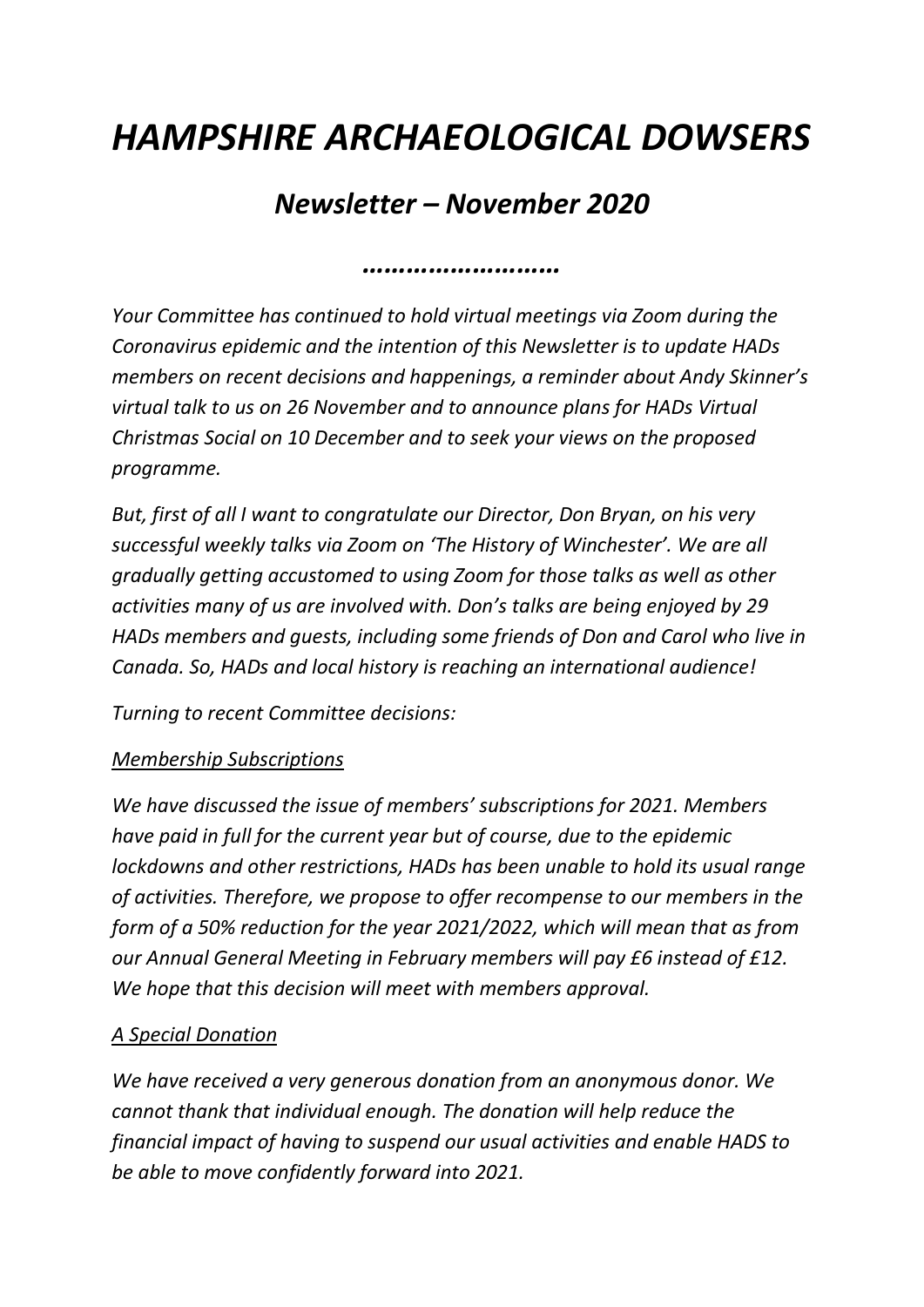*There was no indication whether this donation was from a former or current HADs member. As HADS Chairman, I'd like to say a heartfelt thank you on behalf of all of us in HADs to our donor for your very generous gift. Words alone cannot adequately express our thanks.*

*This extremely generous donation was formerly reported at our recent Committee meeting and it was agreed that future consideration would be given to using it for the lasting benefit of HADs and its members. We have already thought of a couple of ideas but would welcome suggestions from our membership. So, please, if you have any ideas please do not hesitate to let me know.*

### *November Talk*

*On Thursday 26 November, at 7.30pm, Andy Skinner will be returning to give HADs another talk, this time will of course be a virtual presentation via Zoom. Andy's topic will be "Southampton in the 1600s: The Mayflower, Civil War and the Great Plague" (quite appropriate as this year we are celebrating the 400th anniversary of the Mayflower's voyage to the New World).*

*We hope that the majority of HADs members can join us on Zoom for this talk. As usual, Don will send an email to all members with the link to access the talk.*

#### *Christmas Social*

*Despite not being able to hold our traditional Christmas Social this year we have decided, nevertheless, that it should go ahead albeit in a virtual way, using our trusty tool, Zoom. It will be held as originally planned on Thursday 10 December, at 7.00pm. Consideration has been given to the content and programme. We would like to make the event as festive as possible with our Members wearing bright Christmassy clothes and Xmas hats. Obviously participants will have to provide their own nibbles and drinks on this occasion. As for the programme, Alan has agreed to run a quiz on the night, Don will be giving a short presentation, and we are asking for members' input by providing some five minute slots, which could be humorous poems, amusing anecdotes, maybe a song or two, party tricks etc etc. Any other suggestions would be welcome. Time is not on our side so please get your thinking hats on and don't forget, we are looking to our members to entertain us. We have decided on a*